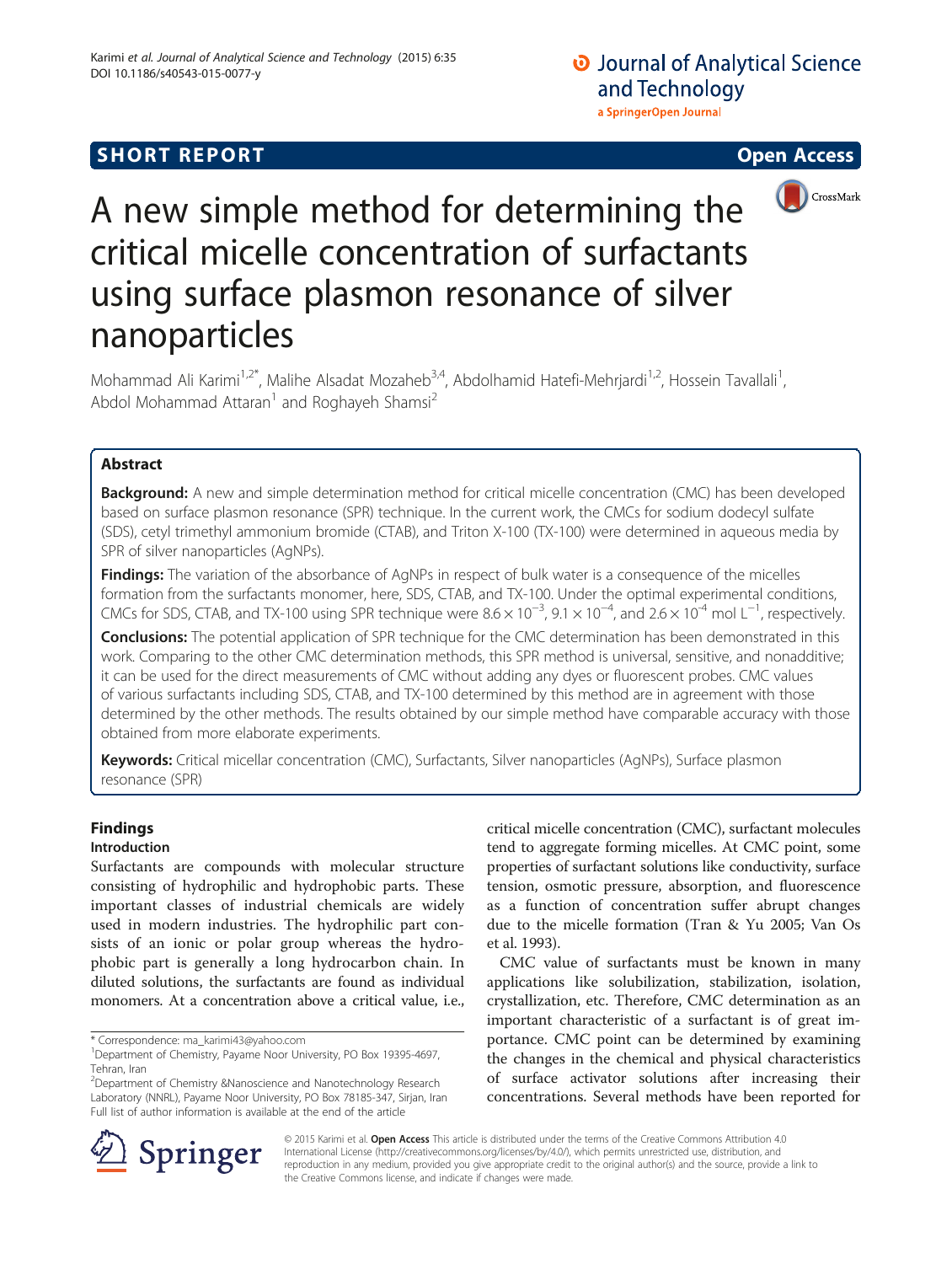<span id="page-1-0"></span>the determination of CMC such as UV-visible spectrophotometry (Khamis et al. [2005](#page-6-0); Mondal & Ghosh [2012](#page-6-0)), fluorimetry (Mondal & Ghosh [2012;](#page-6-0) Topel et al. [2013](#page-7-0); Zhu et al. [2014](#page-7-0)), infrared spectroscopy (Tran & Yu [2005](#page-7-0)), light scattering (Topel et al. [2013\)](#page-7-0), nuclear magnetic resonance (NMR) (Yan & Palmer [1969\)](#page-7-0), chromatography (Lin & Lin [2000\)](#page-6-0), sound velocity (Zielinski et al. [1987](#page-7-0)), calorimetry (Simonović & Momirović [1997](#page-7-0)), and electrochemical techniques (Racaud et al. [2010](#page-7-0); Nesmerak & Nemcova [2006\)](#page-6-0).

In the past years, the theory and applications of surface plasmon resonance (SPR) have been discussed by several researchers (Yong et al. [2009;](#page-7-0) Abdulhalim et al. [2008](#page-6-0); Amendola et al. [2010\)](#page-6-0). Several of these applications take advantage of the engineering of silver nanoparticle (AgNP) plasmonic response that depends on their shape, size, dielectric environment, and on mutual electromagnetic interactions among particles in close proximity (Ren & Tilley [2007](#page-7-0)). SPR is a powerful technique to retrieve information on optical properties of nanomaterials. Essentially, SPR depends on the optical properties of metal layer and environmental changes, so it is related to charge density oscillation at the interface between them (Homola [2006\)](#page-6-0). Hence, the main potential of SPR is the characterization of medium after the metal layer. Resize of the SPR signal is proportional to the mass of material that has immobilized SPR data, mass and thickness of absorbed layers can be inferred (Pattnaik [2005\)](#page-7-0).

To the best of our knowledge, CMC determination by SPR method using AgNPs has not yet been reported. The aim of this work was to evaluate the possibility of using this method for CMC determination in aqueous solutions.

This paper describes a method for the CMC determination of sodium dodecyl sulfate (SDS), cetyl trimethyl



ammonium bromide (CTAB), and Triton X-100 (TX-100) in aqueous media by SPR of AgNPs. The method is based on the variations observed in the absorbance of AgNPs.

#### Materials and methods Instruments and reagents

A GBC UV-Visible Cintra 6 Spectrophotometer model, attached to a Pentium (IV) computer, with 1-cm quartz cell was used for the evaluation of optical characteristics



 $(2.0 \times 10^{-3} \text{ mol L}^{-1})$ , 1.0 mL NaBH<sub>4</sub>  $(1.0 \times 10^{-2} \text{ mol L}^{-1})$ , 1.0 mL of

 $1.0 \times 10^{-3}$  mol L<sup>-1</sup> surfactant and 25 °C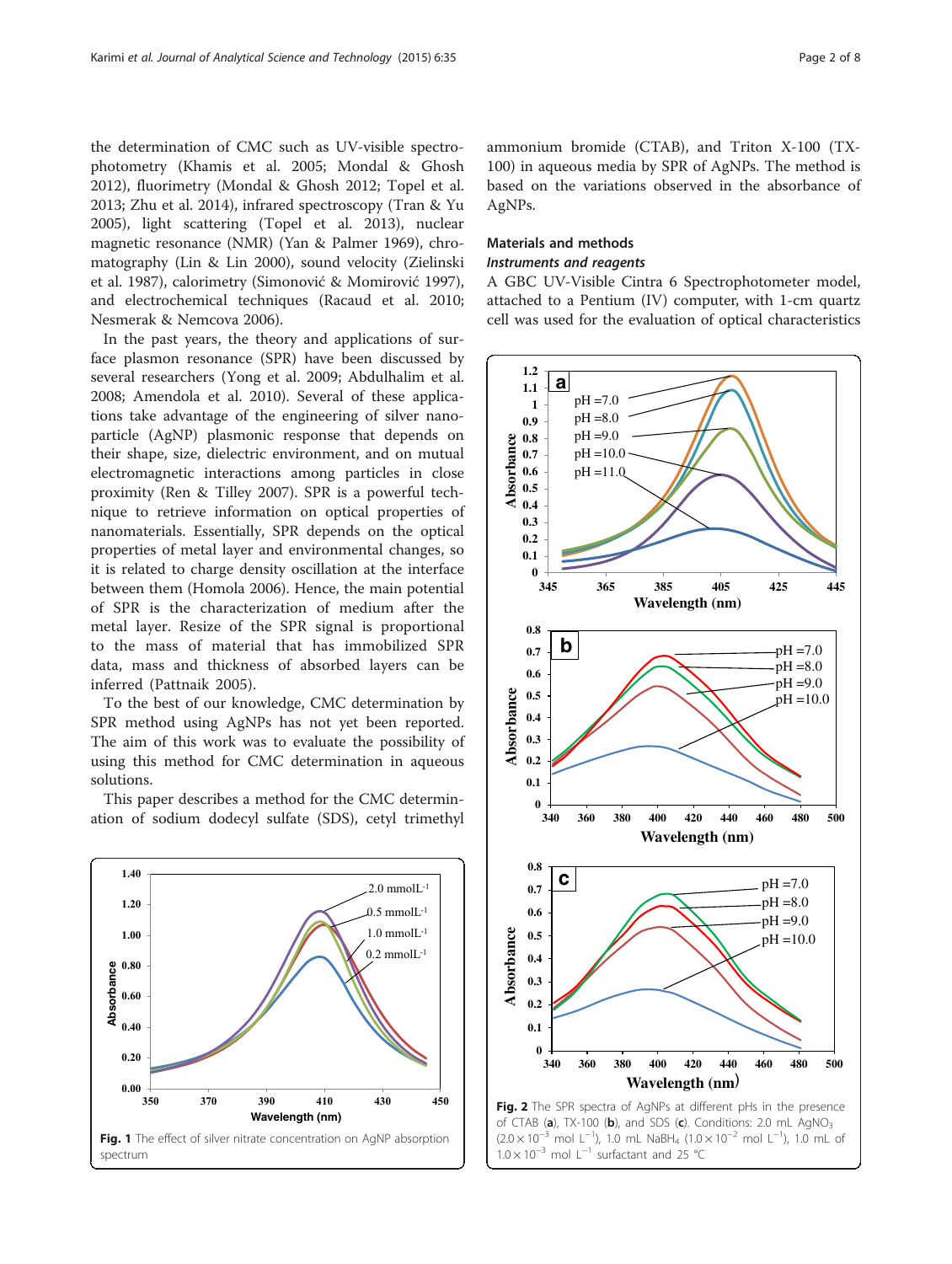of the SPR of AgNPs and for recording the spectra data. Metrohm 781 pH-meter was used to adjust pH of the buffered solutions.

All chemicals were of analytical grade and used as received without further purification. Silver nitrate  $(AgNO<sub>3</sub>)$ , sodium borohydride (NaBH<sub>4</sub>), SDS, CTAB, and TX-100 which are used for the synthesis of AgNPs and CMC determination of surfactants were purchased from Merck. SDS, CTAB, and TX-100 solutions  $(1.0 \times 10^{-2} \text{ mol L}^{-1})$ were prepared by dissolving 0.288, 0.364, and 0.647 g in water and diluting to 100 mL with water, respectively. The minimum number of possible dilution steps was used for the preparation of more dilute solutions. All other common laboratory chemicals were of the best available grade.

#### Procedure

All the measurements were performed at  $25.0 \pm 0.2$  °C. The change of absorbance was recorded spectrophotometrically by measuring the absorbance of the mixture solutions at 410 nm that is  $\lambda_{\text{max}}$  of SPR peak of AgNPs at these conditions against a reagent blank. In a typical procedure, 2.0 mL of AgNO<sub>3</sub> solution  $(2.0 \times 10^{-3} \text{ mol } L^{-1})$ and 2.0 mL of  $KH_2PO_4$  buffer solution (pH 7.0) were transferred into 10-mL volumetric flasks. Then, appropriate volumes of SDS, CTAB, and TX-100 solutions, in the range of 0.0 to 12.0, 0.0 to 1.6, and 0.0 to 0.5 mmol  $L^{-1}$ , were added respectively to this solution and were put on magnetic stirring. After they were being mixed completely, the solutions were titrating by 1.0 mL of quite cold  $NaBH<sub>4</sub>$ (1.0 × 10−<sup>2</sup> mol L−<sup>1</sup> ). Yellow colored solution confirmed the presence of AgNPs, and subsequently the solution diluted up to the volume mark with deionized water and measured its absorbance at 410 nm.

#### Results and discussion

#### Preliminary investigations of the system

The AgNPs were prepared according to the previous reported method with minor modification (Fan et al. [2009\)](#page-6-0). Chemical synthesis of AgNPs and dimensions, shape, and distribution of NPs were influenced by several parameters, such as the  $AgNO<sub>3</sub>$  and NaBH<sub>4</sub> concentrations, time, temperature, pH, and surfactant concentration. All experimental parameters affecting the AgNP synthesis and CMC determination were optimized by "one at a time" method.

#### The effect of  $AqNO<sub>3</sub>$  concentration

The concentration of  $AgNO<sub>3</sub>$  as one of the reactants has an effect on the absorption of AgNPs. The effect of  $AgNO<sub>3</sub>$  concentration on the plasmon peak of AgNPs was investigated by changing the silver ion concentration and keeping the other parameters as constant. It was found that by increasing  $AgNO<sub>3</sub>$  concentration, more AgNPs will be produced and the plasmon peak will be increased. Figure [1](#page-1-0) shows the absorption of AgNPs



<span id="page-2-0"></span>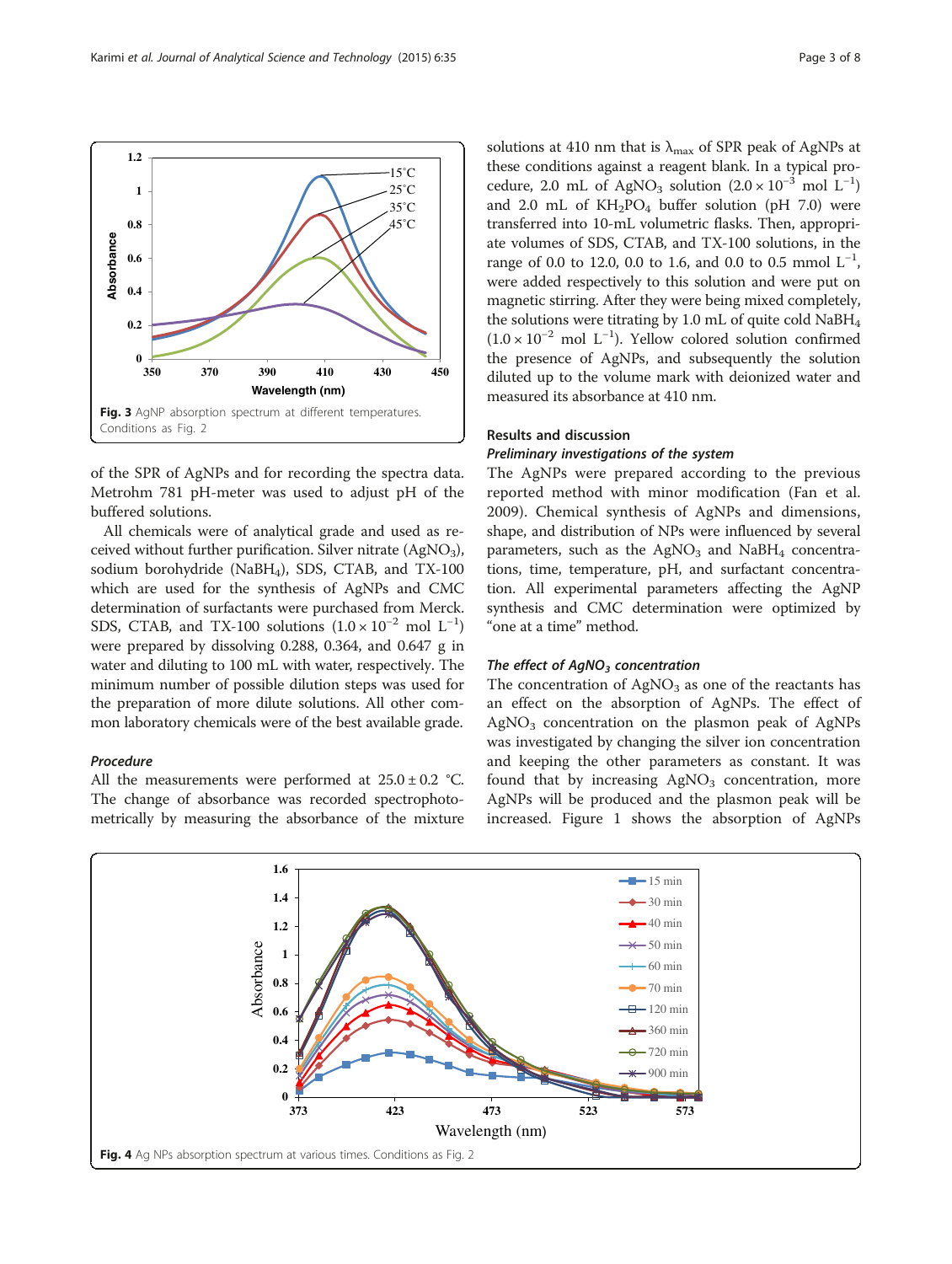<span id="page-3-0"></span>versus different concentrations of  $AgNO<sub>3</sub>$ . From the spectrum of AgNPs, it was found that the best yellowish colored solution with more transparency and stability obtain at  $2.0 \times 10^{-3}$  mol L<sup>-1</sup> AgNO<sub>3</sub>. Therefore, experiments were carried with this concentration as the optimum concentration for further studies.

#### The effect of  $N$ aBH<sub>4</sub> concentration

In order to establish the effect of  $N$ aBH<sub>4</sub> concentration on the amount of absorption of AgNPs, different concentration values of NaBH<sub>4</sub> in the range of  $5.0 \times$  $10^{-4}$  to  $1.0 \times 10^{-2}$  mol L<sup>-1</sup> were studied. For this purpose, the solutions containing  $2.0 \times 10^{-3}$  mol L<sup>-1</sup> AgNO<sub>3</sub>

were studied. It was founded that  $1.0 \times 10^{-2}$  mol L<sup>-1</sup> NaBH4 was sufficient for further studies.

#### The effect of pH

The effect of pH within the range of 7.0 to 11.0 on the SPR band intensity of  $AgNO<sub>3</sub>$  reduction by NaBH<sub>4</sub> was investigated in the presence of SDS, CTAB, and TX-100 in their CMC (Fig. [2\)](#page-1-0). Maximum intensity of SPR peak of AgNPs at 410 nm was observed at pHs lower than 7.0 for each of three surfactants. The decrease in the SPR band intensity at alkaline media is probably due to the  $Ag<sub>2</sub>O$  formation. Thus, pH 7.0 was selected as the optimum pH for further studies.



(i) 11.0, and (j) 12.0 mmol  $L^{-1}$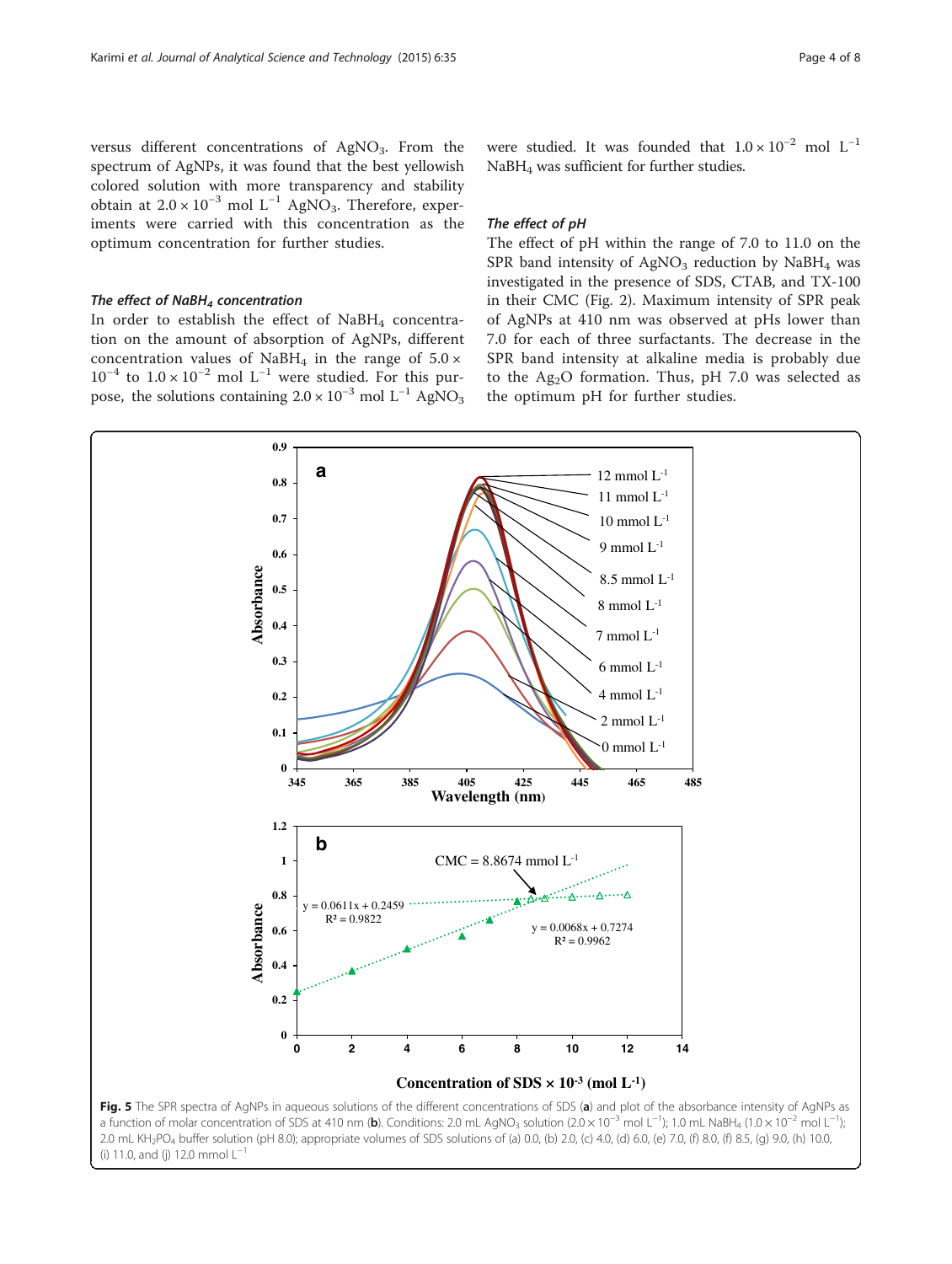#### <span id="page-4-0"></span>The effect of temperature

The temperature of the solution evidently affects on the amount of AgNP absorption. The effect of temperature within the range of 15 to 45 °C on the SPR band intensity of AgNPs was investigated. The results are presented in Fig. [3.](#page-2-0) It was found that high temperatures have negative effect on the SPR band intensity of AgNPs. Therefore, the temperature of the solution was kept constant at  $25 \pm 0.2$  °C by a thermostatic water bath in all of the measurements.

#### The effect of time

The measured time includes the interval time between complete mixture of the materials and the time of obtaining spectrum from the mixture. Reduction of the silver ions, formation of AgNPs, and then their growth will begin after the addition of  $N$ aBH<sub>4</sub> to the  $AgNO<sub>3</sub>$  coated with cetyl trimethyl ammonium hydroxide (CTAOH). The reaction of AgNP formation will be continuing up to the time that  $NaBH<sub>4</sub>$  exists in the environment to reduce the silver ions. The obtained spectra in the time range of 15–900 min were recorded and examined. Figure [4](#page-2-0) shows after 120 min, the absorption changes of AgNPs were insignificant, and it seemed that the reaction was completed. Therefore, 120 min was chosen as the optimum time for further studies.

#### CMC determination of SDS, CTAB, and TX-100

Representative surfactants of different classes including SDS, CTAB, and TX-100 as anionic, cationic, and nonionic surfactants were tested, respectively. The plots of absorbance of AgNPs versus wavelength (nm) in the presence of the different concentrations of SDS, CTAB, and TX-100 are shown in Figs. [5a,](#page-3-0) 6a, and [7a](#page-5-0), respectively. It was observed that in the absence of surfactants, the absorption reduced and shifts to the

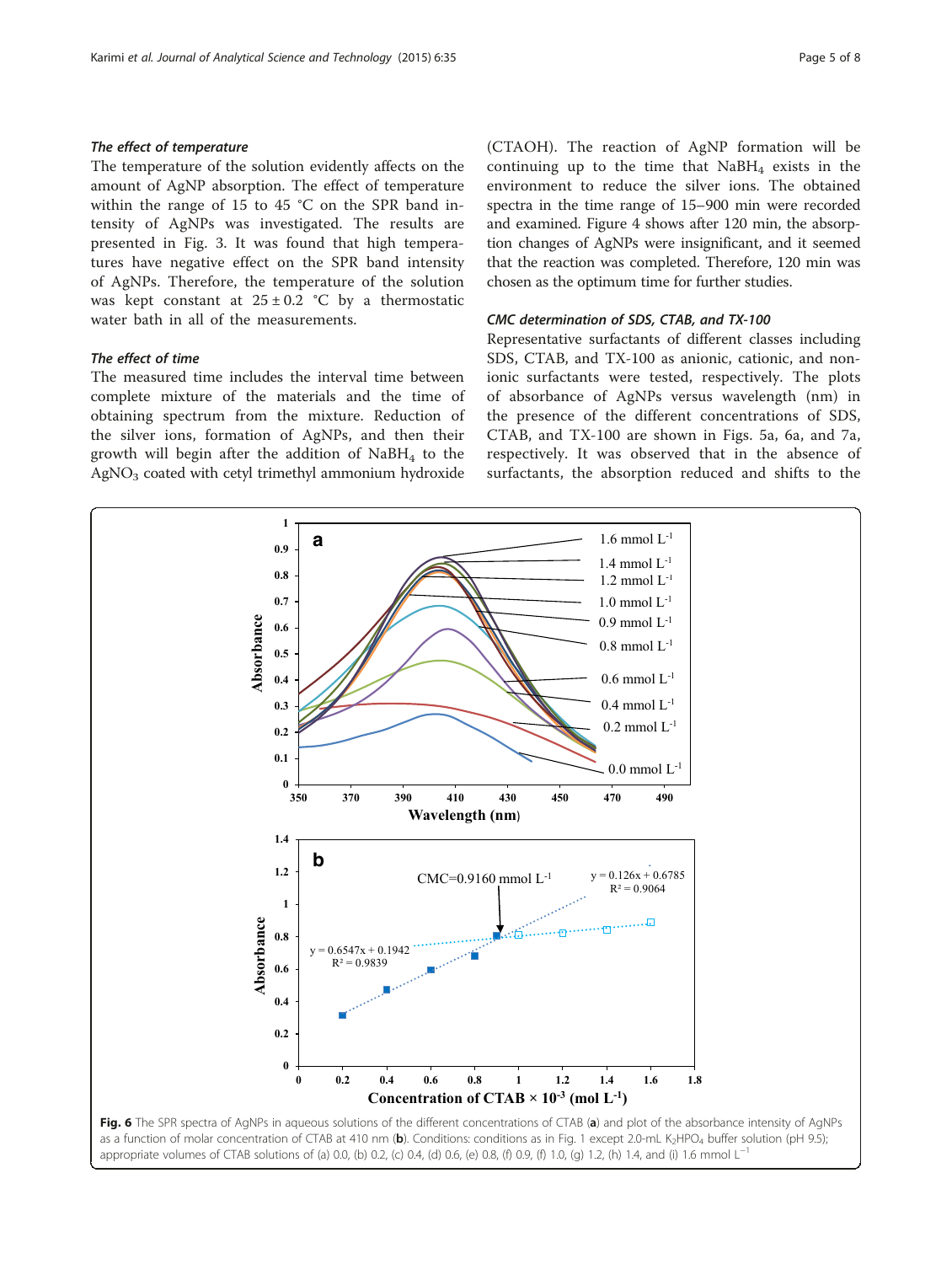<span id="page-5-0"></span>

longer wavelengths. When surfactant concentrations increased, the size of NPs decreased and they would show higher absorption. This is the consequence of agglomeration of the AgNPs, in the absence of surfactant and isolation in the presence of surfactants when surfactant concentration increases. SDS and CTAB micelles through the electrostatic repulsion and TX-100 through the spatial repulsion prevent the particles from sticking together. Increasing of surfactant concentration up to the amount of micellar formation, until the critical micellar concentration, causes increase in absorption. In this concentration,  $Ag<sup>+</sup>$  ions are surrounded by micelle and reduced to  $Ag^0$ , and AgNPs are formed within the isolated reactor. Above this concentration, addition of the surfactant has not any significant effect on the AgNP absorption because nanoparticles are surrounded completely and they reach the saturation level.

In order to determine the CMC points by SPR technique, anionic, cationic, and nonionic surfactants with different concentrations were utilized, and the curves were prepared from the related SPR peaks. All of the tested surfactants showed a sharp inflection point in the curves that enabled sensitive determination of their CMC values. In addition, all displayed similar magnitude of absorbance changes and shared similar curves around their CMC independent of the charge, class of surfactant, and order of magnitude of the CMC, indicating the universality of the method. Based on the mechanism of micelle formation, there is an inflection point in the absorbance of SPR of AgNPs versus surfactant concentration for all of the tested surfactants (Figs. [5b,](#page-3-0) [6b](#page-4-0), and 7b). As can be seen, in all of the curves, a fracture in the slope of the surfactant concentration versus absorption at  $\lambda_{\text{max}}$  of SPR peak of AgNPs (410 nm) is observed, that is the CMC point. Under the optimal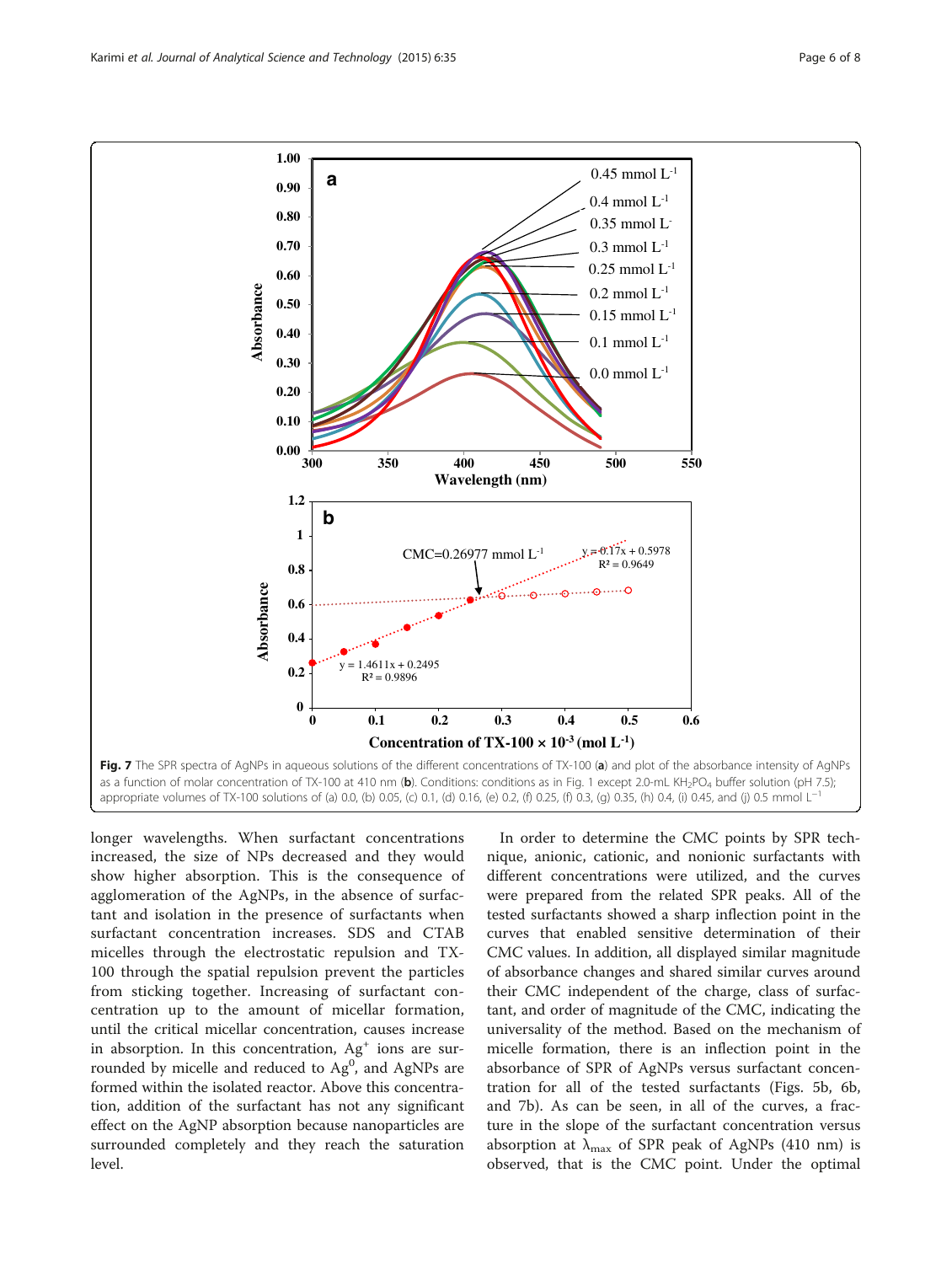<span id="page-6-0"></span>experimental conditions, CMCs for SDS, CTAB, and TX-100 using this method were  $8.0 \times 10^{-3}$ ,  $9.0 \times 10^{-4}$ , and  $2.5 \times 10^{-4}$  mol  $L^{-1}$ , respectively.

Table 1 shows a comparison of the proposed method with other reported methods. It could be seen that, the obtained CMC values of SDS, CTAB, and TX-100 by this method are in agreement very well with those determined by previously reported methods. CMCs for SDS, CTAB, and TX-100 using SPR technique (our propositional method) were  $8.6 \times 10^{-3}$ ,  $9.1 \times 10^{-4}$ , and  $2.6 \times 10^{-4}$  mol  $L^{-1}$ , respectively. The respected CMC values are close to voltammetry  $(8.3 \times 10^{-3}, 8.8 \times 10^{-3}, \text{ and } 3.1 \times 10^{-3})$ , conductometry  $(8.1 \times 10^{-3}, 9.9 \times 10^{-3}, \text{ and } 3.1 \times 10^{-3})$ , and fluorescence  $(7.62 \times 10^{-3}, 8.9 \times 10^{-3}, \text{ and } 2.4 \times 10^{-3})$ results. With regard to these results, it could be seen that, the obtained CMC values of SDS, CTAB, and TX-100 by this method is accommodating previously reported methods.

#### Conclusions

In summary, we have successfully developed a new and facile surfactant CMC determination by using SPR of AgNPs. Our goal was principally determining the CMCs of ionic and nonionic surfactants with a method that is comparable in scope and resolution to those currently obtainable from other techniques such as conductometric, voltammetric, spectrophotometric, fluorescence, and surface tension measurements. It could be seen that, the

| Table 1 Comparison of the CMC of SDS, CTAB, and TX-100    |
|-----------------------------------------------------------|
| between typical published methods and the proposed method |
| in water solution                                         |

| Technique                        | CMC, $\times$ 10 <sup>-3</sup> mol L <sup>-1</sup> |                   |                   | Reference               |
|----------------------------------|----------------------------------------------------|-------------------|-------------------|-------------------------|
|                                  | SDS                                                | <b>CTAB</b>       | $TX-100$          |                         |
| UV-visible<br>spectrophotometry  | 1.0 <sup>a</sup>                                   | 0.06 <sup>a</sup> | 0.70 <sup>a</sup> | (Khamis et al. 2005)    |
|                                  | 0.80 <sup>b</sup>                                  | $0.10^{b}$        | 0.70 <sup>b</sup> | (Khamis et al. 2005)    |
|                                  | 7.19 <sup>a</sup>                                  | $0.76^{\rm a}$    | n.d               | (Mondal and Ghosh 2012) |
| Fluorescence                     | n.d                                                | 0.75              | n.d               | (Halder 2007)           |
|                                  | 7.62                                               | 0.89              | 0.24              | (Aquiar et al. 2003)    |
|                                  | 4.22                                               | 0.83              | n.d               | (Prazeres et al. 2012)  |
|                                  | 7.96                                               | 0.75              | n.d               | (Mondal and Ghosh 2012) |
| Resonance Rayleigh<br>scattering | 8.0                                                | 0.98              | n.d               | (Shi et al. 2011)       |
| Fiber-optic refractive<br>index  | 8.1                                                | 0.15              | 0.21              | (Tan et al. 2010)       |
| Conductometry                    | 8.1                                                | 0.99              | 0.31              | (Brooks et al. 1988)    |
|                                  | 8.0                                                | n.d               | n.d               | (Fuguet et al. 2005)    |
| Voltammetry                      | 8.3                                                | 0.88              | n.d               | (Ma et al. 1998)        |
|                                  | n.d                                                | n.d               | 0.31              | (Liu et al. 1999)       |
| SPR of AgNPs                     | 8.6 <sup>a</sup>                                   | 0.9 <sup>a</sup>  | 0.26 <sup>a</sup> | This work               |

 $n.d$  not determined

<sup>a</sup>CMC from absorbance changes measurements

b CMC from surface tension changes measurements

obtained CMC values of SDS, CTAB, and TX-100 by this method agree very well with those determined by previously reported methods. Furthermore, this method is universal, sensitive, and nonadditive; accordingly, it can be used for the direct measurements of CMC without the addition of any dye or fluorescent probe. Values obtained by our simple method have accuracy which is comparable with the data obtained from more elaborate experiments.

This work was supported by the Nanoscience and Nanotechnology Research Laboratory (NNRL) of Payame Noor University of Sirjan.

#### Competing interests

The authors declare that they have no competing interests.

#### Authors' contributions

MAK, HT and AHA conceived of the original idea and design of the work. MAM and RS performed the preparation of reagents and solutions and execution of UV- Vis and SPR experiments. MAK and AHM performed the data interpretation, manuscript writing and revision. All authors read and approved the final manuscript.

#### Author details

<sup>1</sup>Department of Chemistry, Payame Noor University, PO Box 19395-4697, Tehran, Iran. <sup>2</sup>Department of Chemistry &Nanoscience and Nanotechnology Research Laboratory (NNRL), Payame Noor University, PO Box 78185-347, Sirjan, Iran. <sup>3</sup> Department of Chemistry, Payame Noor University, Mashhad Iran. <sup>4</sup>Technical and Vocational University of Hazrat Roghayeh, Yazd, Iran.

#### Received: 11 August 2015 Accepted: 2 December 2015 Published online: 10 December 2015

#### References

- Abdulhalim I, Zourob M, Lakhtakia A. Surface plasmon resonance for biosensing: a mini-review. Electromagnetics. 2008;28:214–42.
- Aguiar J, Carpena P, Molina-Bolivar JA, Ruiz CC. On the determination of the critical micelle concentration by the pyrene 1:3 ratio method. J Colloid Interface Sci. 2003;258:116–22.
- Amendola V, Bakr OM, Stellacci F. A study of the surface plasmon resonance of silver nanoparticles by the discrete dipole approximation method: effect of shape, size, structure, and assembly. Plasmonics. 2010;5:85–97.
- Brooks SH, Berthold A, Kirsch BA, Dorsey JG. Flow-injection system for determination of critical micelle concentration of ionic and nonionic surfactants. Anal Chim Acta. 1988;209:111–21.
- Fan Y, Liu Z, Wang L, Zhan J. Synthesis of starch-stabilized Ag nanoparticles and Hg<sup>2+</sup> recognition in aqueous media. Nanoscale Res Lett. 2009;4:1230-5.
- Fuguet E, Rafols C, Roses M, Bosch E. Critical micelle concentration of surfactants in aqueous buffered and unbuffered systems. Anal Chim Acta. 2005;548:95–100.
- Halder M. Determination of the critical micellar concentration (CMC) of a cationic micelle from stokes shift data. Chem Educator. 2007;12:33–6.
- Homola J. Surface plasmon resonance based sensors. Berlin and Heidelberg, Germany: Springer = Verlag; 2006.
- Khamis M, Bulos B, Jumean F, Manassra A, Dakiky M. Azo dyes interactions with surfactants. Determination of the critical micelle concentration from acid– base equilibrium. Dyes Pigm. 2005;66:179–83.
- Lin CE, Lin KC. Determination of critical micelle concentration and interactions between cephalosporins and charged surfactants. J Chromatogr A. 2000;868:313–6.
- Liu T, Guo R, Gm S. Determination of the micellar properties of Triton X-100 by voltammetry method. J Disp Sci Technol. 1999;20:1205–21.
- Ma C, Li G, Xu Y, Wang H, Ye X. Determination of the first and second CMC of surfactants by absorptive voltammetry. Colloids Surf A. 1998;143:89–94.
- Mondal S, Ghosh S. Role of curcumin on the determination of the critical micellar concentration by absorbance, fluorescence and fluorescence anisotropy techniques. J Photochem Photobio B: Biology. 2012;115:9–15.
- Nesmerak K, Nemcova L. Determination of critical micelle concentration by electrochemical means. Anal Let. 2006;39:1023–40.